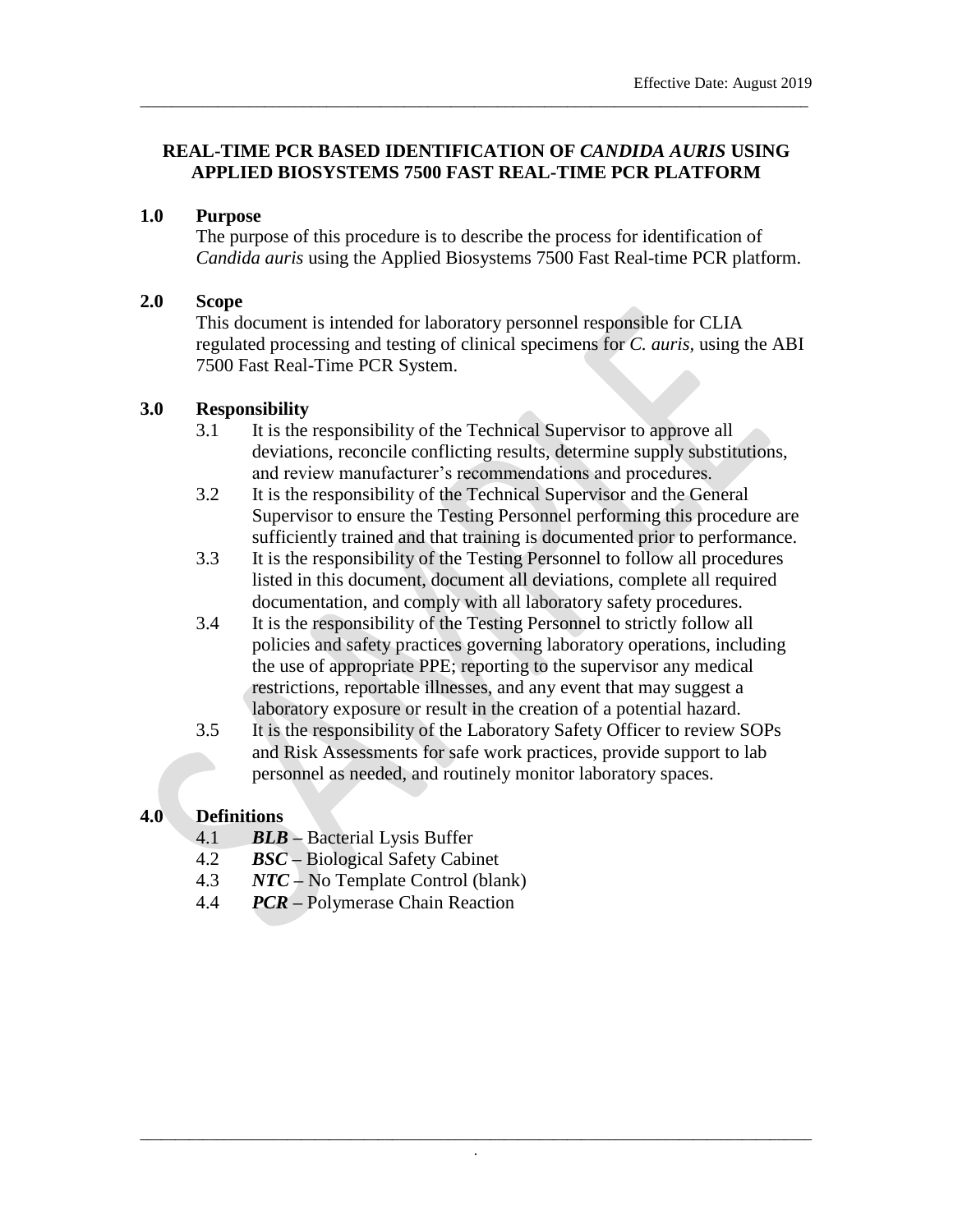4.5 *RCF –* Relative Centrifugal Force*,* the amount of accelerative force applied to a sample in a centrifuge. RCF is measured in multiples of the standard acceleration due to gravity at the Earth's surface  $(x, g)$ . RCF and "x g" (units of gravity) are used interchangeably in centrifugation protocols.

\_\_\_\_\_\_\_\_\_\_\_\_\_\_\_\_\_\_\_\_\_\_\_\_\_\_\_\_\_\_\_\_\_\_\_\_\_\_\_\_\_\_\_\_\_\_\_\_\_\_\_\_\_\_\_\_\_\_\_\_\_\_\_\_\_\_\_\_\_\_\_\_\_\_\_\_\_\_\_\_\_\_\_\_\_\_

### **5.0 References**

- 5.1 Biosafety in Microbiological and Biomedical Laboratories (BMBL), current edition
- 5.2 Your laboratory's Biosafety Manual
- 5.3 Your laboratory's Chemical Hygiene Plan
- 5.4 *MagNa Pure System Application Note No. 5*  [\(https://lifescience.roche.com/documents/High-throughput-detection-of](https://lifescience.roche.com/documents/High-throughput-detection-of-bacterial-fungal-and-viral-nucleic-acids-in-routine-microbiological-sample-types.pdf)[bacterial-fungal-and-viral-nucleic-acids-in-routine-microbiological-sample](https://lifescience.roche.com/documents/High-throughput-detection-of-bacterial-fungal-and-viral-nucleic-acids-in-routine-microbiological-sample-types.pdf)[types.pdf\)](https://lifescience.roche.com/documents/High-throughput-detection-of-bacterial-fungal-and-viral-nucleic-acids-in-routine-microbiological-sample-types.pdf)
- 5.5 *MagNA Pure 96 Automated Nucleic Acid Extraction in the BSL-2*
- 5.6 Applied Biosystems 7500 Fast Dx Real-Time PCR Instrument, Instructions for Use/User Guide (Publication# 4406991).
- 5.7 Leach L, Zhu Y, Chaturvedi S. Development and Validation of a Real-Time PCR Assay for Rapid Detection of *Candida auris* from Surveillance Samples. J Clin Microbiol., 2018 Jan 24; 56(2), e01223-17.

# **6.0 Equipment/Materials**

- 6.1 Biological Safety Cabinet, Certified Class II A2
- 6.2 PCR enclosure
- 6.3 Applied Biosystems 7500 Fast Real-time PCR instrument with SDS Software version 1.4
- 6.4 Roche MagNA Pure 96 or equivalent extraction instrument
- 6.5 Shaking incubator  $(65^{\circ}C)$
- 6.6 Calibrated pipets (P2/10, P20, P200, P1000)
- 6.7 Aerosol barrier (filter) tips
- 6.8 96 well cooling rack
- 6.9 Bacterial Lysis Buffer (Roche; Cat# 04659180001)
- 6.10 2 mL Sarstedt tubes
- 6.11 RNase/DNase-free 1.5mL microcentrifuge tubes
- 6.12 ABI MicroAmp Fast Optical 96-Well Reaction Plate, 0.1mL
- 6.13 ABI MicroAmp Optical 8-cap strip
- 6.14 ABI MicroAmp Adhesive optical film
- 6.15 Molecular Grade RNase/DNase free water
- 6.16 MagNA Pure 96 DNA and Viral RNA Small Volume Kit (Roche; Cat# 06543588001) or equivalent kit to be determined
- 6.17 *Candida auris* primers and probes
- 6.18 *Bicoid* specific primers and probes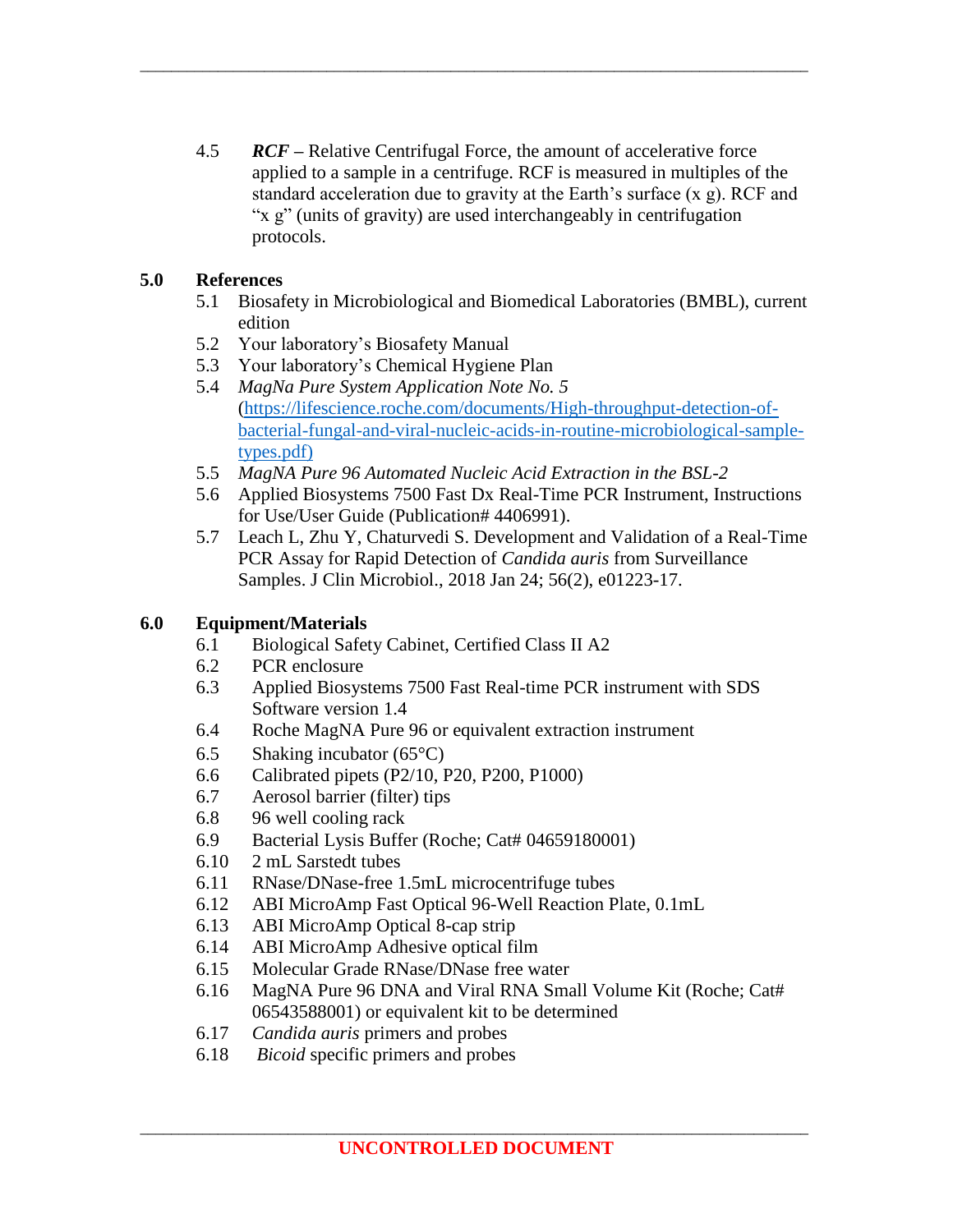- **6.18.1.1**If you do not have *Bicoid* DNA, it is acceptable to substitute another non-human non-fungal control DNA in this assay along with the appropriate primers and probes.
- 6.19 5× PerfeCTa Multiplex qPCR ToughMix (Quanta Biosciences; Cat# 95147-250)

\_\_\_\_\_\_\_\_\_\_\_\_\_\_\_\_\_\_\_\_\_\_\_\_\_\_\_\_\_\_\_\_\_\_\_\_\_\_\_\_\_\_\_\_\_\_\_\_\_\_\_\_\_\_\_\_\_\_\_\_\_\_\_\_\_\_\_\_\_\_\_\_\_\_\_\_\_\_\_\_\_\_\_\_\_\_

- 6.20 Template DNA (DNA from Specimens)
- 6.21 *Bicoid* inhibition control plasmid DNA
	- **6.21.1.1**If you do not have *Bicoid* DNA, it is acceptable to substitute another non-human non-fungal control DNA in this assay along with the appropriate primers and probes.
- 6.22 BleachRite, 10% bleach solution, or other *C. auris*-approved cleaning agent
- 6.23 ELIMINase or similar reagent for removal of DNase and RNase
- 6.24 70% Ethanol

# **7.0 Safety Precautions**

- 7.1 Clinical *Candida auris* specimens (Swabs/Sponge) or isolates have the potential to transmit infectious diseases. Wear protective gloves, lab coat, and eyewear when handling samples.
- 7.2 All BSL-2 practices, safety equipment, and facility design must follow the requirements described in the BMBL and the Biosafety Manual.
- 7.3 All biohazardous liquid and solid waste and sharps are handled per agency-specific waste handling policies.
- 7.4 Laboratory personnel should complete appropriate safety training and *Candida*-specific laboratory training.
- 7.5 Review safety section of equipment manuals prior to performing procedure.
- 7.6 Follow the instrument specific guidance from Roche for decontamination of the MagnaPure 96, or equivalent extraction system.
- 7.7 Review all SDS for chemicals used in this procedure.
- 7.8 Follow institutional guidelines for Spills and Incident Reporting.
- 7.9 Work with unidentified and pathogenic yeast must be performed in an operational Class II A2 BSC.
- 7.10 BSCs should be decontaminated before and after use with 10% Bleach for a contact time of 10 minutes.
- 7.11 10% Bleach must be prepared daily for effective decontamination of C. auris or a bleach stabilized solution like Oxivir TB should be used according to the manufactures recommendations.

# **8.0 Procedure**

# **Sample Information**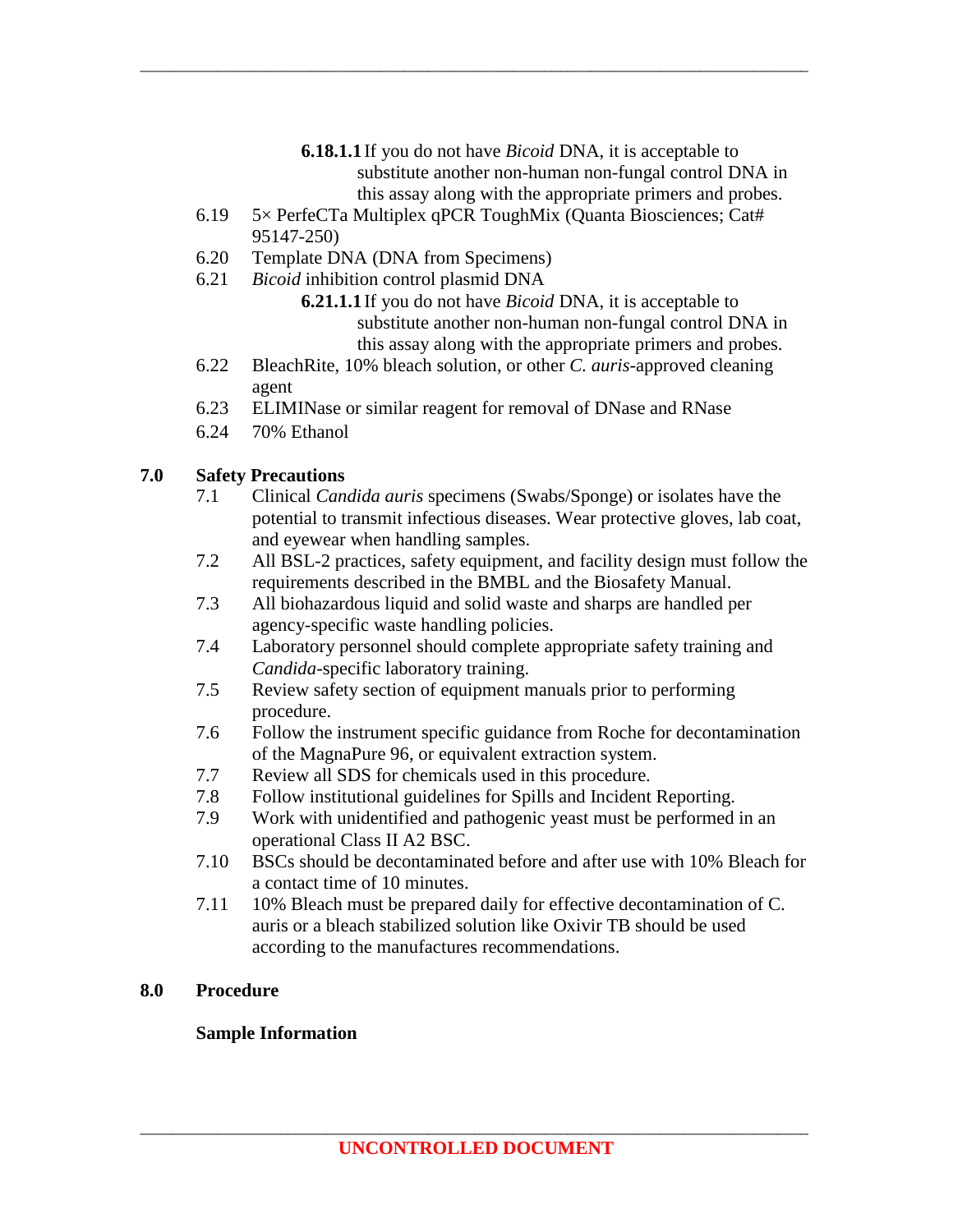8.1 Specimen tubes received for testing must be intact, labeled with two unique identifiers (e.g. patient ID and specimen ID) and must be accompanied by a submission form.

\_\_\_\_\_\_\_\_\_\_\_\_\_\_\_\_\_\_\_\_\_\_\_\_\_\_\_\_\_\_\_\_\_\_\_\_\_\_\_\_\_\_\_\_\_\_\_\_\_\_\_\_\_\_\_\_\_\_\_\_\_\_\_\_\_\_\_\_\_\_\_\_\_\_\_\_\_\_\_\_\_\_\_\_\_\_

- 8.2 All patient swabs are collected using BD ESwab collection and transport system (Catalog# 220245; Becton Dickinson and Company, Sparks, MD).
- 8.3 Following collection, swabs are placed in 1mL Amies buffer for storage and transport.
- 8.4 Specimens should be stored at  $4^{\circ}$ -25 $^{\circ}$ C, and shipped with a cold pack to the laboratory for processing within 96 hours of collection.
- 8.5 Specimen rejection criteria:
	- 8.5.1 Specimens received >4 days after collection
	- 8.5.2 Damaged or visible leakage of transport tubes
	- 8.5.3 Specimen without submission forms
	- 8.5.4 Specimen without identifiers
- 8.6 Individual institutions submitting swabs are responsible for the compliance with local human subjects/Institutional Review Board (IRB) regulations or applying for the IRB exemption for public health outbreak surveillance and emergency response.

### **Reagent Handling and Storage**

- 8.7 Store all primers and probes at 2-8°C until re-hydrated for use; store all control materials at -20°C.
- 8.8 Always check the expiration date prior to use. Do not use expired reagents.
- 8.9 Protect fluorogenic probes from light.
- 8.10 Primers, probes (including aliquots), and enzyme master mix must be thawed and kept on ice or cold block at all times during preparation and use.
- 8.11 Control DNA must be thawed and kept on ice at all times during preparation and use.
- 8.12 Clean and decontaminate all work surfaces, BSC, pipettes, and other equipment with a proper *C. auris*-approved decontamination solution such as 10% bleach solution before and after use.
- 8.13 Use separate and dedicated equipment (e.g., BSC, pipettes) and supplies (e.g., microcentrifuge tubes, pipette tips) for master mix preparations, setup of Optical 96-Well reaction plate, and addition of DNA template in the wells and decontaminate with UV light and/or ELIMINase to prevent DNA contamination after work is completed.
- 8.14 Reagents, master mix, and DNA should be maintained on cold block during preparation and/or use to ensure stability.

# **Quality Control**

8.15 Extraction Controls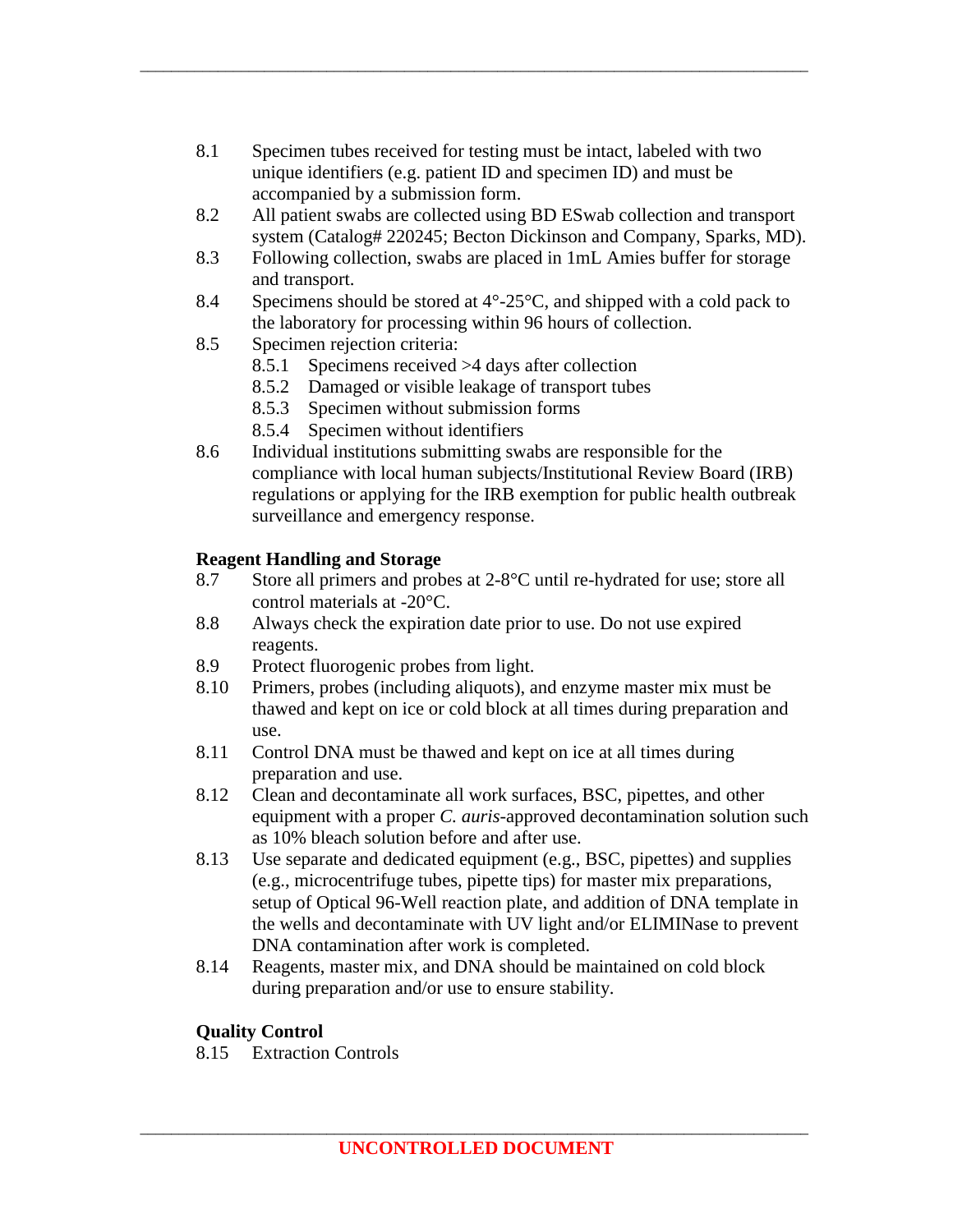8.15.1 A Positive and Negative Extraction control ESwab must be processed each day a new set of specimen swabs is processed.

\_\_\_\_\_\_\_\_\_\_\_\_\_\_\_\_\_\_\_\_\_\_\_\_\_\_\_\_\_\_\_\_\_\_\_\_\_\_\_\_\_\_\_\_\_\_\_\_\_\_\_\_\_\_\_\_\_\_\_\_\_\_\_\_\_\_\_\_\_\_\_\_\_\_\_\_\_\_\_\_\_\_\_\_\_\_

- 8.15.2 Prepare the positive extraction control:
	- 8.15.2.1Using a *C. auris* B11220 stock plate that is < 1 month old, touch a single 1 mm colony with the swab and place the soft end of the collection swab into the tube containing transport medium.
		- 8.15.2.1.1.1 Any *C. auris* isolate from your laboratory may be substituted here. This isolate is pan susceptible.
	- 8.15.2.2Snap off the end of the swab at the marked line by bending the plastic handle against the edge of the transport tube and secure the tube cap.
	- 8.15.2.3There should be a *C. auris* positive PCR result for the positive extraction control.
	- 8.15.2.4If the result is *C. auris* negative, invalidate patient specimen results and retest starting from the primary swab.
- 8.15.3 Prepare the negative extraction control:
	- 8.15.3.1 Place a clean swab into the ESwab transport medium. Take care not to contaminate the negative control by touching the swab or cap.
	- 8.15.3.2 Snap off the end of the swab at the marked line by bending the plastic handle against the edge of the transport tube and secure the tube cap.
	- 8.15.3.3 The negative extraction control results should be *C. auris* negative and *Bicoid* positive.
	- 8.15.3.4 If there is a *C. auris* positive or *Bicoid* negative result, invalidate patient specimen results and retest starting from the primary swab.
	- 8.15.3.5 Process the positive and negative control the same way as clinical specimens following *Specimen Processing*  procedure below.
- 8.16 PCR controls
	- 8.16.1 A Positive and Negative PCR control should be included with each PCR reaction
	- 8.16.2 Prepare a *C. auris* positive PCR control
		- 8.16.2.1Genomic DNA should be prepared from a pure culture of *C. auris* B11220 every 6 months and stored at – 20 °C for use as a positive control for each PCR reaction performed. Previous positive extraction controls which were found to be positive for C. auris can be used for the positive PCR control.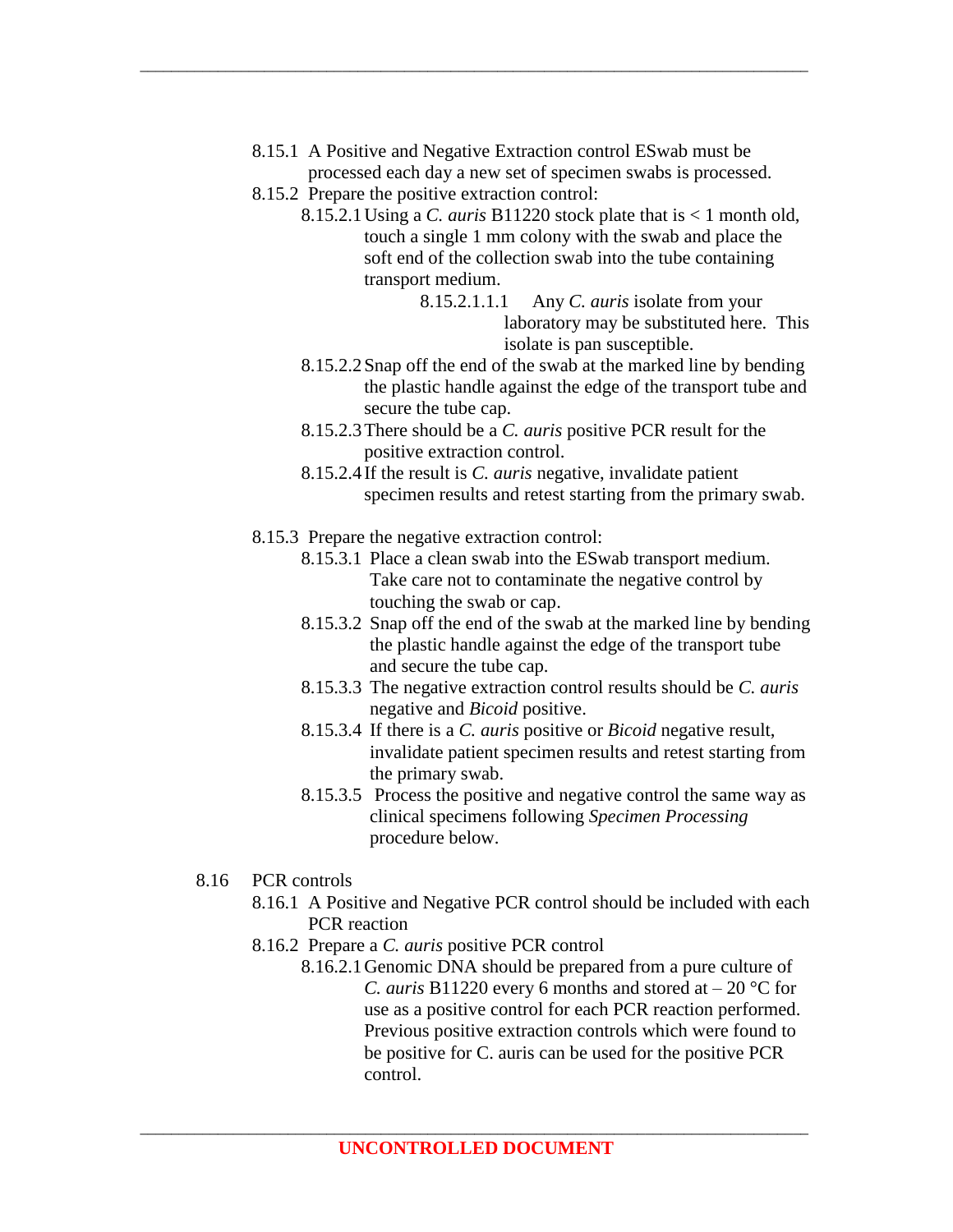8.16.2.2There should be a *C. auris* positive result for the PCR positive control.

\_\_\_\_\_\_\_\_\_\_\_\_\_\_\_\_\_\_\_\_\_\_\_\_\_\_\_\_\_\_\_\_\_\_\_\_\_\_\_\_\_\_\_\_\_\_\_\_\_\_\_\_\_\_\_\_\_\_\_\_\_\_\_\_\_\_\_\_\_\_\_\_\_\_\_\_\_\_\_\_\_\_\_\_\_\_

- 8.16.2.3If there is a *C. auris* negative result, invalidate patient specimen results and rerun the PCR, starting post extraction.
- 8.16.3 Prepare a *C. auris* negative PCR control
	- 8.16.3.1 Prepare a PCR negative control by adding Molecular grade water into the PCR master mix.
	- 8.16.3.2 The negative PCR control results should be *C. auris* negative and *Bicoid* positive.
	- 8.16.3.3 If there is a *C. auris* positive or *Bicoid* negative result, invalidate patient specimen results and retest starting from the primary swab.
	- 8.16.3.4
- 8.16.4 Prepare a No Template Control (NTC)
	- 8.16.4.1NTCs consist of 5µL PCR grade water spiked into the reaction mix in place of 5µL extracted DNA.
	- 8.16.4.2NTC should be included in each run NTCs
	- 8.16.4.3NTCs should return C. auris negative and *Bicoid* negative results.
	- 8.16.4.4If result is C. auris positive or *Bicoid* positive, invalidate patient specimen results and rerun the PCR, starting post extraction.
- 8.17 Replication
	- 8.17.1 All samples should be run in triplicate. If there are discordant values between the triplicates then the majority two values take precedence.

### **Specimen Processing**

- 8.18 Assign an Experiment Number for testing.
- 8.19 Specimens may be stored at  $2-8$ <sup>o</sup>C or  $\leq -20$ <sup>o</sup>C prior to analysis. Freeze thaw cycles have been shown to not affect the functionality of the assay, as described by Leach L, Zhu Y, Chaturvedi S. Development and Validation of a Real-Time PCR Assay for Rapid Detection of *Candida auris* from Surveillance Samples. J Clin Microbiol., 2018 Jan 24; 56(2), e01223-17.
- 8.20 Perform all specimen handling steps below in a BSC.
- 8.21 Verify all specimen information on the tube matches the specimen form.
- 8.22 Record the ID for each specimen on a Nucleic Acid Extraction Log

### **DNA Extraction from Dermal Swabs**

\* If you do not have a MagnaPure96, you may validate another extraction method or platform.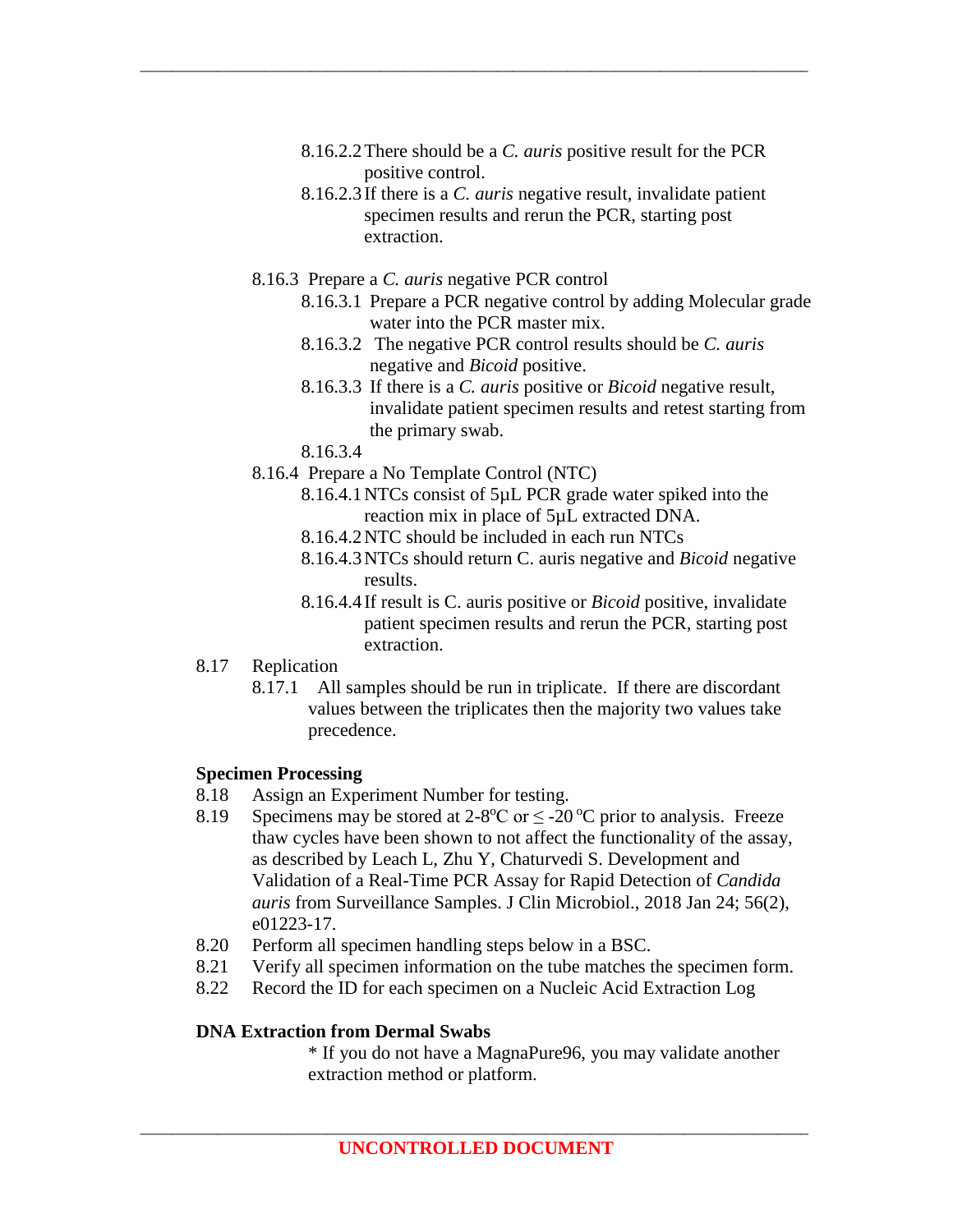- 8.23 Label a 2mL tube with the specimen ID.
- 8.24 Working in a BSC, vortex the ESwab to release the specimen from the swab into the Amies buffer.

\_\_\_\_\_\_\_\_\_\_\_\_\_\_\_\_\_\_\_\_\_\_\_\_\_\_\_\_\_\_\_\_\_\_\_\_\_\_\_\_\_\_\_\_\_\_\_\_\_\_\_\_\_\_\_\_\_\_\_\_\_\_\_\_\_\_\_\_\_\_\_\_\_\_\_\_\_\_\_\_\_\_\_\_\_\_

- 8.25 Transfer 100µL of the Amies buffer into the labeled 2mL tube.
- 8.26 Add 100µL Bacterial Lysis Buffer (BLB) to each tube.
- 8.27 Add 20µL Proteinase K to each tube and cap each tube.
- 8.28 Vortex for few seconds.
- 8.29 Place the capped tube in 65°C incubator for 10 min with shaking.
- 8.30 Return the tube to the BSC and transfer 200µL liquid sample to a MagNA Pure 96 processing cartridge.
- 8.31 Follow the procedure for *MagNA Pure 96 Automated Nucleic Acid Extraction* SOP using the following specifications:
	- 8.31.1 Reagent Kit: DNA and Viral RNA Small Volume Kit
	- 8.31.2 Protocol: Pathogen Universal 200 3.1
	- 8.31.3 Elution Volume: 50µL

### **Master Mix Preparation and Setup of 96-Well reaction plate**

- 8.32 Prior to use, decontaminate PCR enclosure and pipets with ELIMINase and 70% ethanol to minimize the risk of nucleic acid contamination.
- 8.33 Working in a PCR enclosure, place 5× PerfeCTa Multiplex qPCR ToughMix, Primers and Probes on cold block at 4-8°C.
- 8.34 Briefly centrifuge 5× PerfeCTa Multiplex qPCR ToughMix, Primers and Probes, then place on cold block.
- 8.35 Complete a Reaction Plate Setup Table
- 8.36 Assign a detector and a control or sample to a designated well. 8.36.1 All analyses should be run in triplicate. Triplicates for a sample should be within 1 Ct.
- 8.37 Determine the number of reactions being performed per assay. Be sure to account for all positive and negative controls, and triplicates. *Note: If the number of samples and controls is <14 make enough master mix for one extra reaction, if the total number is >14 make enough for two extra reactions. This will account for pipette error.*
- 8.38 Calculate the amount of each reagent needed to make up each master mix using the Master Mix Preparation Worksheet, *Attachment # 1*.
- 8.39 Combine all reagents listed on *Attachment # 1* in the corresponding labeled tube using an appropriate size pipette.
- 8.40 Pulse vortex master mix 3 times for 5 seconds to homogenize.
- 8.41 After all master mixes have been prepared, prepare the NTC reactions.
	- 8.41.1 Refer to the Reaction Plate Setup Table and dispense appropriate volume of NTC master mix into the wells designated for NTC reactions.
	- 8.41.2 Securely cap all NTC reactions.

# **DNA Template Addition**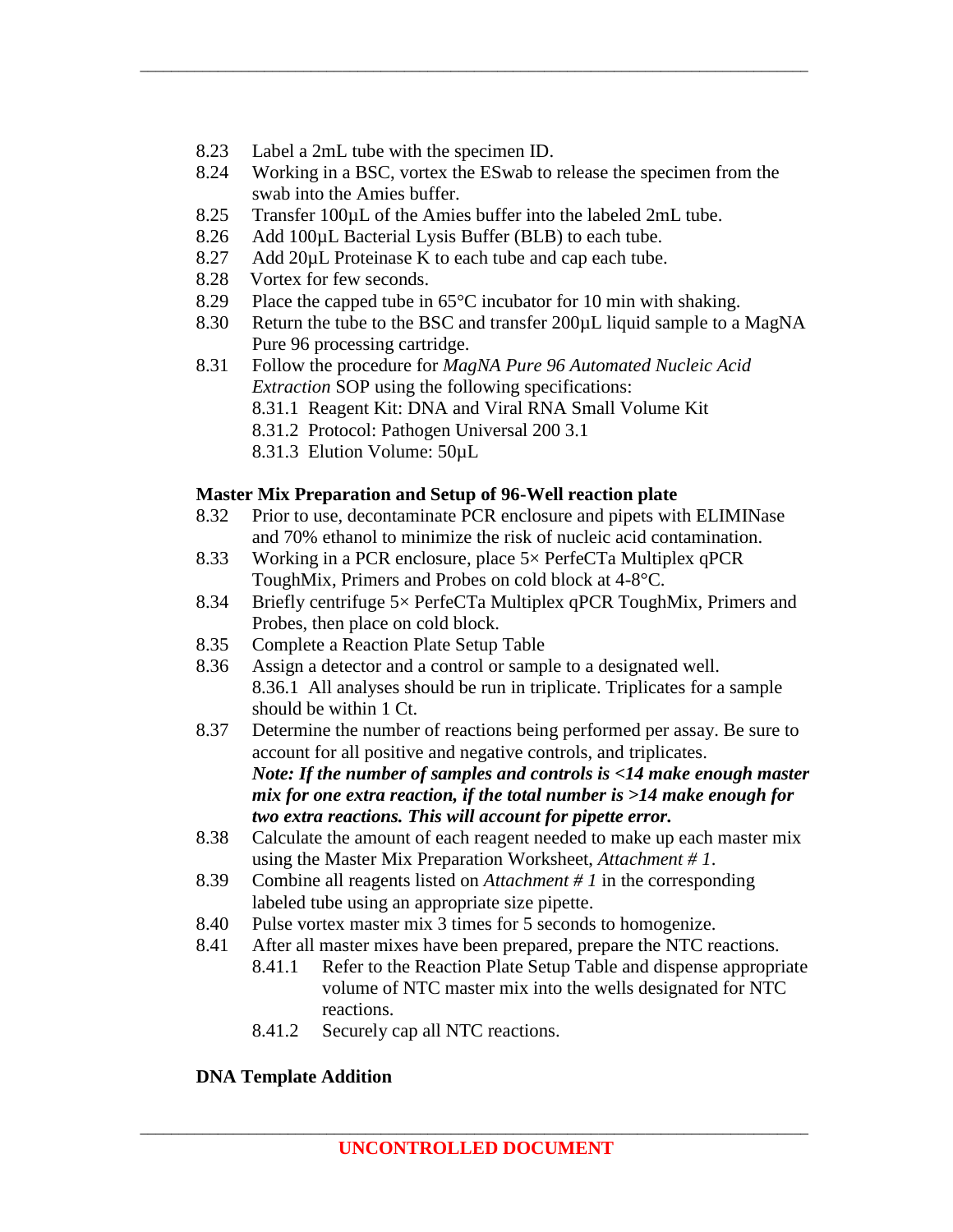8.42 Working in a BSC, gently vortex extracted nucleic acid samples and positive control tubes and place on ice or in a cold rack.

\_\_\_\_\_\_\_\_\_\_\_\_\_\_\_\_\_\_\_\_\_\_\_\_\_\_\_\_\_\_\_\_\_\_\_\_\_\_\_\_\_\_\_\_\_\_\_\_\_\_\_\_\_\_\_\_\_\_\_\_\_\_\_\_\_\_\_\_\_\_\_\_\_\_\_\_\_\_\_\_\_\_\_\_\_\_

- 8.43 Set up reaction plate on ice or in a cooler rack.
- 8.44 Refer to Master Mix Preparation Worksheet, *Attachment #1* and add appropriate volume of *Bicoid* DNA (1µL/Reaction) in appropriate master mix tubes.
- 8.45 Pulse vortex master mix 3 times for 5 seconds to homogenize. 8.45.1 Dispense 15µL of prepared master mix containing *Bicoid* DNA into each corresponding well.
	- 8.45.2 Carefully pipette 5µL of samples (*Candida auris* DNA) and positive controls into the corresponding wells. Change tips between each sample.
	- 8.45.3 After template addition, securely cap the wells to prevent cross contamination.
	- 8.45.4 Spin down the capped/sealed plate in a centrifuge for 30 seconds at 1000 rcf.

### **ABI 7500 Fast Run Setup**

- 8.46 Create a run template**.** *Note: Use Reporter dye FAM and Cy3 for Candida auris and Bicoid, respectively.*
- 8.47 Define the Instrument Settings
	- 8.47.1 Select the **Instrument tab** to define thermal cycling conditions.
	- 8.47.2 Modify the thermal cycling conditions as follows:
		- 8.47.2.1 *In Stage 1, Set to 20 Sec at 95°C; 1 Rep*
		- 8.47.2.2 *In Stage 2, Step 1 set to 03 Sec at 95°C*
		- 8.47.2.3 *In Stage 2, Step 2 set to 30 Sec at 60°C*
		- 8.47.2.4 *In Stage 2, Reps should be changed to 45*
		- 8.47.2.5 *Under Setting, bottom left box, set volume to 20 μL*
		- 8.47.2.6 *Stage 2 Step 2 should be highlighted in yellow to indicate data collection*
	- 8.47.3 Save the file by selecting Save As and give file name as CAP000X\_Date  $(X = Experiment number)$ . Save as type should be SDS Templates (\*.sdt).

### **Data Analysis**

- 8.48 After the run has completed perform data analysis.
- 8.49 Cutoff values must be determined by each laboratory during the validation phase. Cutoff values can vary between different extraction methods and by sample type. Determine the specific cutoff value for each extraction method and sample type. The cutoff value established for this assay is XX:

8.49.1 A sample with a Ct value ≤ XX is positive for *C. auris*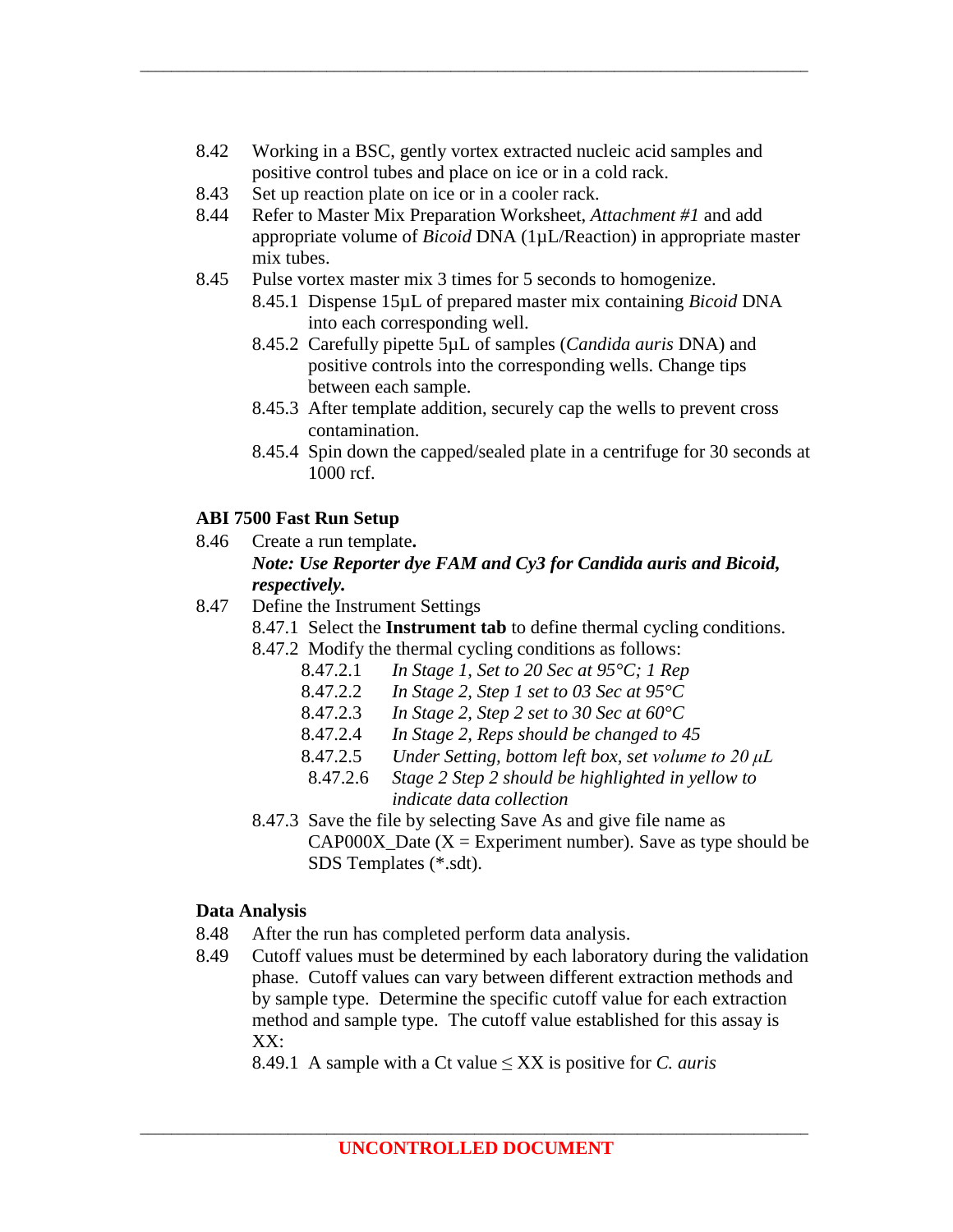8.49.2 A sample with a Ct value > XX is negative for *C. auris*

\_\_\_\_\_\_\_\_\_\_\_\_\_\_\_\_\_\_\_\_\_\_\_\_\_\_\_\_\_\_\_\_\_\_\_\_\_\_\_\_\_\_\_\_\_\_\_\_\_\_\_\_\_\_\_\_\_\_\_\_\_\_\_\_\_\_\_\_\_\_\_\_\_\_\_\_\_\_\_\_\_\_\_\_\_\_

- 8.50 Sample triplicates that do not have corresponding outcomes must be rerun for confirmation using the extracted DNA. If still no result, report as Inconclusive.
- 8.51 In the event that the sample and the Bicoid are negative, the sample should be processed by culture. This result could indicate the presence of inhibitors.

#### **9.0 Primer/Probe Sequences**

*C. auris* Primers/Probe:

V2424F (CAURF), 5'-CAG ACG TGA ATC ATC GAA TCT-3' V2426 (CAURR), 5'-TTT CGT GCA AGC TGT AAT TT-3' V2425P (CAURP), 5'-/56-carboxyfluorescein (FAM)/AAT CTT CGC /ZEN /GGT GGC GTT GCA TTC A /3IABkFQ/-3'

#### Bicoid Primers/Probe:

V2375 (BICF), 5'-CAG CTT GCA GAC TCT TAG-3' V2376 (BICR), 5'-GAA TGA CTC GCT GTA GTG-3' V2384 (BICP), 5'/Cy3/AAC GCT TTG ACT CCG TCA CCC A

#### /3IAbRQSp/-3'

3IABkFQ: Iowa Black® FQ 3IAbRQSp: Iowa Black RQ

ZEN/Iowa Black FQ is a Double-Quenched Probe, which provides superior performance compared to traditional single-quenched probes

#### **10.0 Attachments**

Attachment 1: Master Mix Preparation Worksheet (1 Page)

### **11.0 Revision History**

| <b>Revision Level</b> | Document Section       | <b>Changes Made to Document Section</b> |
|-----------------------|------------------------|-----------------------------------------|
|                       | <b>Quality Control</b> | Addition of specifics regarding PCR     |
|                       |                        | controls and replication                |
| 00                    | New                    | New Document                            |

### **12.0 Approval Signatures**

| Approved By: |                      | Date: |  |
|--------------|----------------------|-------|--|
|              | Author               |       |  |
|              |                      |       |  |
|              |                      |       |  |
|              | Print Name and Title |       |  |
| Approved By: |                      | Date: |  |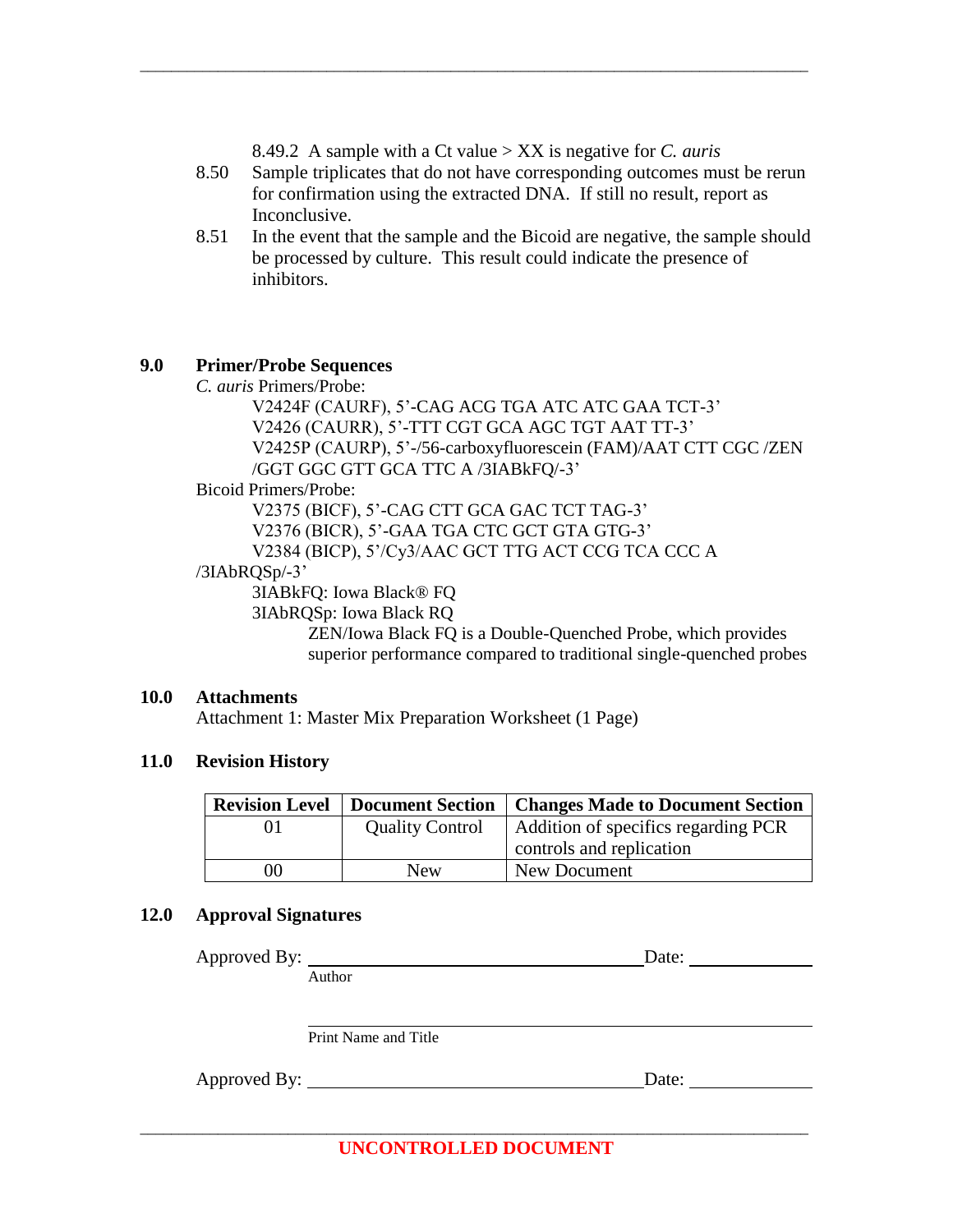Technical Reviewer

Print Name and Title

Approved By: Date:

Quality Manager / Designee

\_\_\_\_\_\_\_\_\_\_\_\_\_\_\_\_\_\_\_\_\_\_\_\_\_\_\_\_\_\_\_\_\_\_\_\_\_\_\_\_\_\_\_\_\_\_\_\_\_\_\_\_\_\_\_\_\_\_\_\_\_\_\_\_\_\_\_\_\_\_\_\_\_\_\_\_\_\_\_\_\_\_\_\_\_\_

Print Name and Title